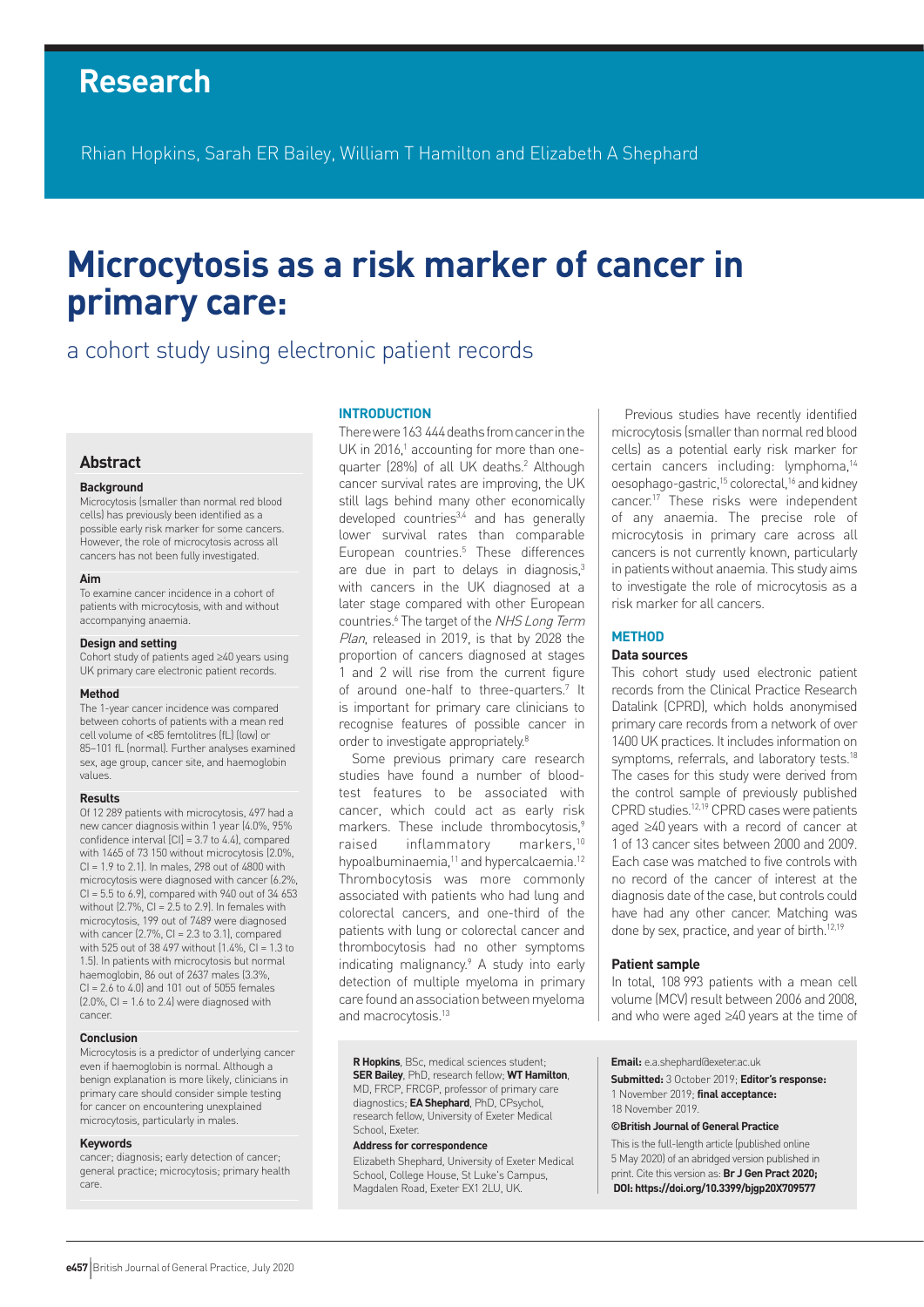# **How this fits in**

Microcytosis has long been recognised as being comorbid with iron deficiency and with haemoglobinopathies. Similarly, iron deficiency has been identified as a feature of some cancers, particularly colorectal. However, the relationship between microcytosis and other cancers is largely unknown, including the importance of microcytosis without anaemia. This study found an overall cancer risk of 6.2% in males aged ≥40 years, and 2.7% in females aged ≥40 years, with colorectal and lung cancer being the most common. Furthermore, even with a normal haemoglobin count, microcytosis represents a small but significant risk of underlying cancer.

testing, were studied. A starting point of 2006 was chosen to account for the introduction of the Quality and Outcomes Framework, and the introduction in 2005 of the National Institute for Health and Care Excellence guideline on referral for suspected cancer.20 A cut-off of 2008 allowed for 1 year of followup for looking at cancer diagnoses. Patients were grouped according to whether they had microcytosis or a normal MCV. An upper boundary for microcytosis was chosen as 85 femtolitres (fL) due to the common use of that value as a threshold in UK practice, though 80 fL is commonly used in North America.21 Patients with MCV values <50 fL were excluded for two reasons: the result



**Figure 1. Exclusions flow diagram. MCV <sup>=</sup> mean cell volume.**

could have been erroneous, and, even if not, clinically such patients are likely to warrant investigation on such an extreme finding alone. The index date was defined as the date of the first MCV result. A comparison subcohort of patients with a normal MCV, defined as 85–101 fL, was used with the same age and date criteria. Values >101 fL were defined as macrocytosis and were therefore excluded. Haemoglobin values reported on the same day as the MCV were also identified. Patients diagnosed with cancer (other than non-melanoma skin cancer) before the index date were excluded from both study and comparison groups.

#### **Cancer outcomes**

New diagnoses of cancer (other than nonmelanoma skin cancer) within 1 year of the index date were found by searching the patient records, using a previously published list of cancer codes (available from the authors on request).

# **Statistical methods and analysis**

The primary analysis was the 1-year cancer incidence, expressed as a percentage (with 95% confidence intervals [CI]) for patients in the microcytosis group and for the normal MCV group. This 1-year incidence could be regarded as a positive predictive value for microcytosis.

Further subanalyses were performed by sex, age group, and cancer site. Additional analyses examined: 1) the incidence in patients with a second MCV test result within 3 months and 6 months of the index test; and 2) the incidence in the microcytosis group if the upper threshold were lowered to 80 fL. Cancer incidences in patients with microcytosis with and without anaemia are also reported. Anaemia was defined as <13.0 grams per decilitre (g/dL) for males and <11.5 g/dL for females. Analyses were performed using Stata (version 15).

# **RESULTS**

After all exclusions, there were 85 439 participants: 12 289 with microcytosis and 73 150 with a normal MCV (Figure 1). In the microcytosis cohort, the median age was 73 years (interquartile range [IQR] = 64 to 81) and 4800 (39.1%) were male. In the normal cohort, the median age was 71 years (IQR = 63 to 79) and 34 653 (47.4%) being male.

# **Cancer diagnoses**

Of the patients in the microcytosis group, 497 had a cancer diagnosis, representing a 1-year cancer incidence of  $4.0\%$  [CI =  $3.7$ ] to 4.4). In the normal group, 1465 patients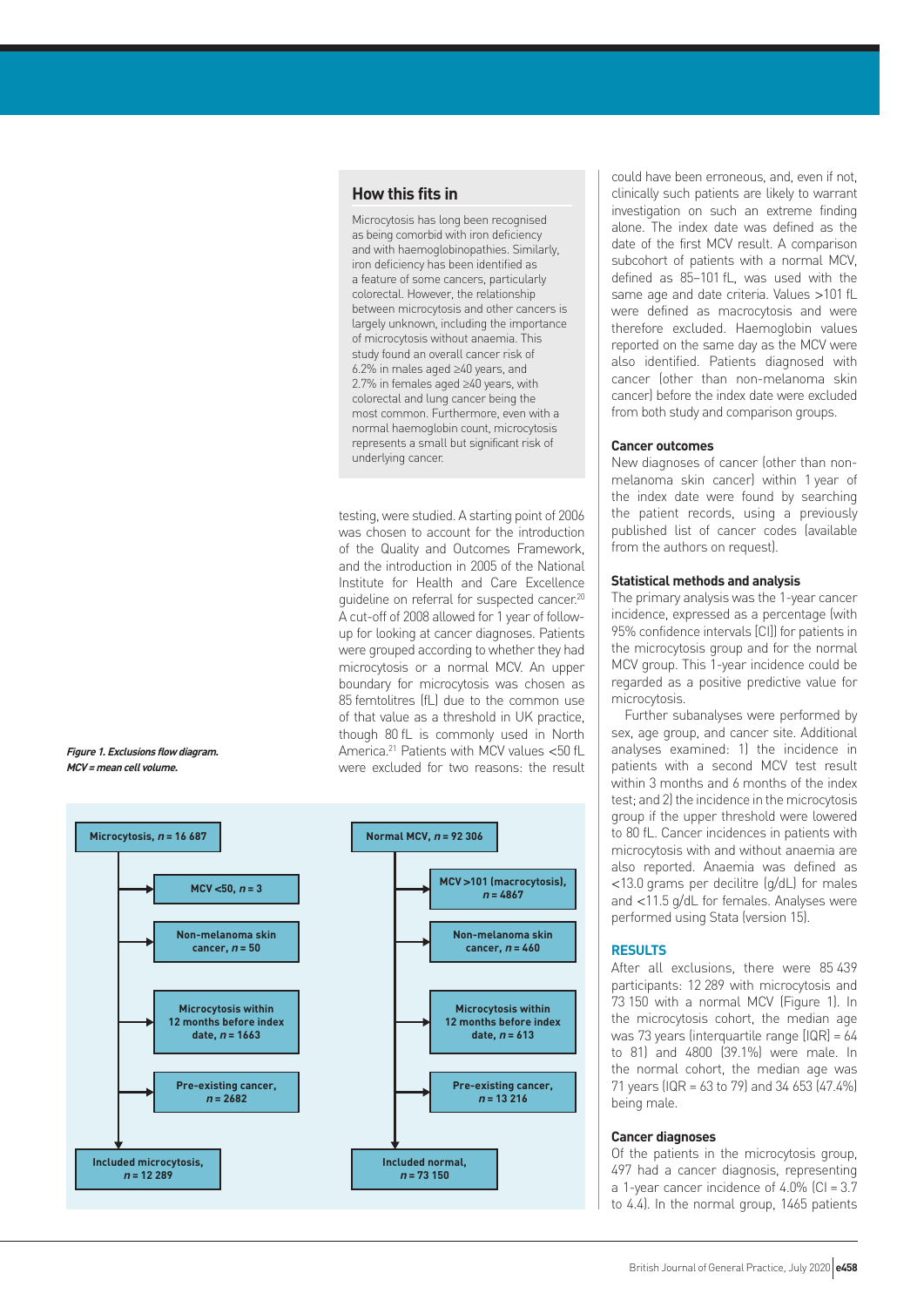#### **Table 1. The number of patients in the cohort, the number with cancer, and the cancer incidence for males, females, 40–69 year olds, and ≥70 year olds, in the microcytosis and normal MCV cohorts**

|                | <b>Microcytosis</b> |                    |                                  | <b>Normal MCV</b> |                    |                                 |
|----------------|---------------------|--------------------|----------------------------------|-------------------|--------------------|---------------------------------|
|                | N                   | <b>With cancer</b> | Cancer incidence,<br>% (95% CI)  | N                 | <b>With cancer</b> | Cancer incidence,<br>% (95% CI) |
| <b>Males</b>   | 4800                | 298                | 6.21 (5.54 to 6.93) <sup>a</sup> | 34 653            | 940                | 2.71 (2.54 to 2.89)             |
| <b>Females</b> | 7489                | 199                | 2.66 (2.30 to 3.05)              | 38 497            | 525                | 1.36 (1.25 to 1.48)             |
| Aged 40-69     | 4647                | 125                | 2.69 (2.24 to 3.20)              | 32 631            | 437                | 1.34 [1.22 to 1.47]             |
| Aged $\geq 70$ | 7642                | 372                | 4.87 (4.40 to 5.37) <sup>a</sup> | 40.519            | 1028               | 2.54 (2.39 to 2.69)             |

<sup>a</sup>Incidence >3% NICE threshold for referral. MCV = mean cell volume. NICE = National Institute for Health and Care Excellence.

**Figure 2. The most commonly diagnosed cancer types in females with microcytosis compared with the general UK female population (from CRUK).<sup>a</sup> <sup>a</sup>The inner ring shows the proportions of the most common cancer types in the microcytosis cohort. The outer ring shows the proportions of incidences of these types in the general population in 2015. CRUK=Cancer Research UK.**

were diagnosed with cancer, a 1-year cancer incidence of  $2.0\%$  (CI = 1.9 to 2.1). The median age at cancer diagnosis in the microcytosis group was 76 years (IQR = 70 to 83) and for the normal group it was 75 years (IQR = 68 to 81).

# **Sex**

The 1-year cancer incidence was higher in males for both groups with 298 of 4800 males having microcytosis  $(6.2\% , C = 5.5$ to 6.9), and 199 of 7489 females (2.7%,



CI = 2.3 to 3.1). In males with a normal MCV, 940 of 34 653 were diagnosed with cancer  $[2.7\%$ , CI = 2.5 to 2.9), as were 525 of 38 497 females (1.4%, CI = 1.3 to 1.5) (Table 1). The cancer incidence with microcytosis was higher than that with a normal MCV across both age groups: the highest cancer incidence being in males aged ≥70 years with microcytosis, with 225 out of 3008 developing cancer  $(7.5\% , C = 6.6 \text{ to } 8.5)$ (data not shown).

# **Cancer sites**

The cancer sites for the two sexes are shown in Figures 2 and 3. Cancer sites that made up a greater proportion of cancers diagnosed in the microcytosis cohort than the normal cohort were: colorectal (113, 23%), lung (67, 13%), lymphoma (24, 5%), kidney (22, 4%), and stomach (15, 3%) (data not shown).

In the microcytosis cohort, 3187 participants had a second MCV result within 3 months of the index date (74.6% of these also showed microcytosis). In those who remained microcytic, 175 out of 2377 were diagnosed with cancer  $(7.4\% , C = 6.3 \text{ to } 8.5)$ compared with 27 of 809  $(3.3\% \text{ C}) = 2.2 \text{ to}$ 4.8) in those whose second MCV was within the normal range. Similar figures were found for repeat blood tests within 6 months (data not shown).

Re-analysis using 80 fL as the upper limit for the microcytosis group increased the cancer incidence in those with an 'abnormal' result to 190 out of 2940 overall (6.5%, CI = 5.6 to 7.4), with 120 of 1101 males (10.9%, CI = 9.1 to 12.9) and 70 of 1839 females (3.8%,  $Cl = 3.0$  to 4.8). In the microcytosis group, the median period between the index date and cancer diagnosis was 80 days, whereas in the normal MCV group the median period to cancer diagnosis was 113 days (data not shown).

#### **Concomitant anaemia**

In the microcytosis group, 2162 of 4799 (45.1%) males and 2433 of 7488 (32.5%) females also had anaemia at the index date. Two cases apparently had a second blood test on the index date yielding a discordant result. These two were omitted from this subanalysis. In those patients with microcytosis and anaemia, 212 of 2162 males (9.8%, CI = 8.6 to 11.1) and 98 of 2433 females  $(4.0\% , C1 = 3.3$  to 4.9) were diagnosed with cancer. In those patients with microcytosis and normal haemoglobin, 86 of 2637 males (3.3%, CI = 2.6 to 4.0) and 101 of 5055 females (2.0%, CI = 1.6 to 2.4) were diagnosed with cancer within 1 year (data not shown). Colorectal cancer was the most common cancer in all females and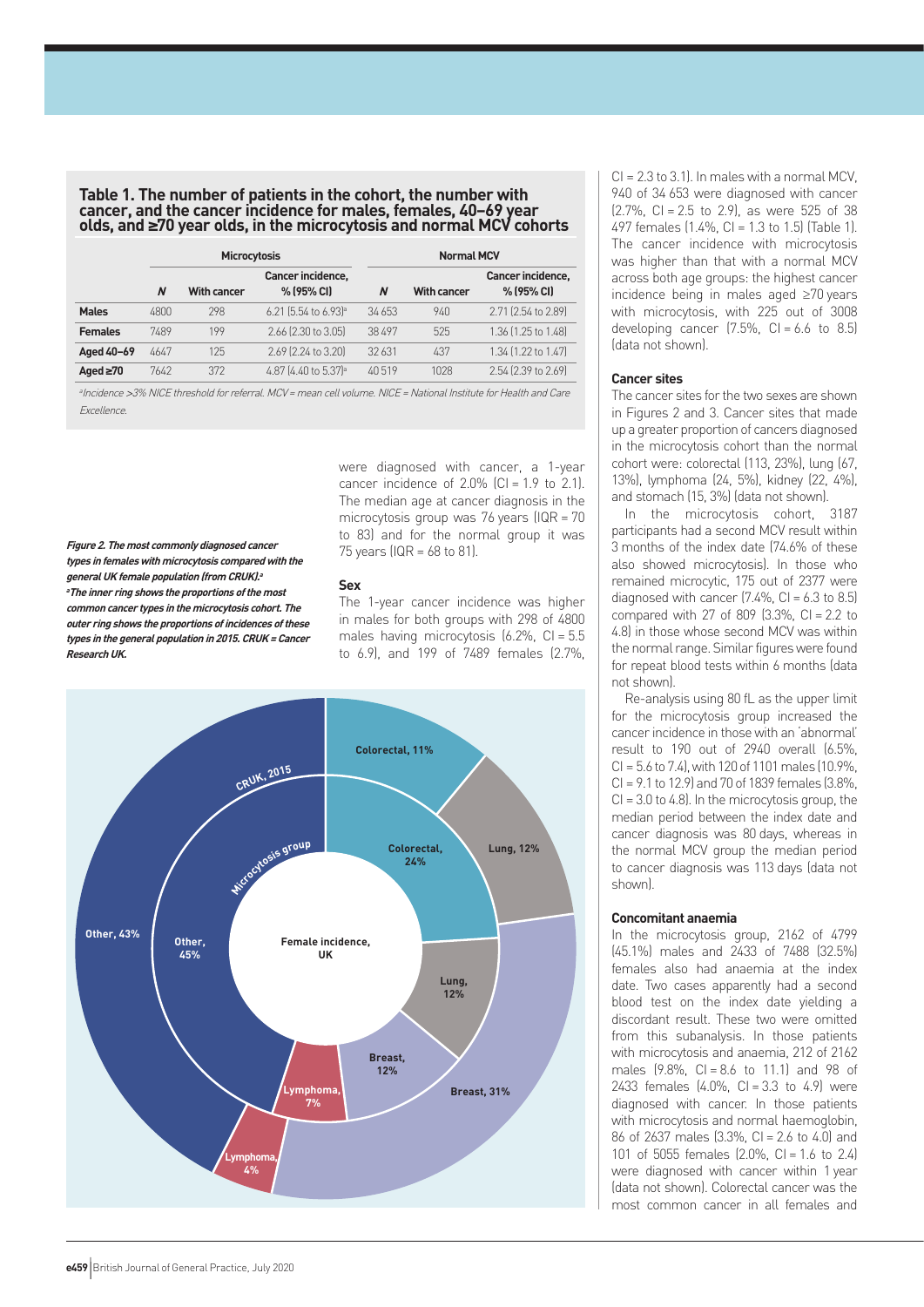#### **Table 2. The three most common cancer sites in males and females with both microcytosis and anaemia and microcytosis only, the proportion of the group without cancer, and the proportion with cancer at each site**

|                | Male                                           |                                         | Female                                         |                                         |  |
|----------------|------------------------------------------------|-----------------------------------------|------------------------------------------------|-----------------------------------------|--|
|                | Microcytosis and anaemia,<br>$N = 2162, n$ (%) | Microcytosis only,<br>$N = 2637, n$ (%) | Microcytosis and anaemia,<br>$N = 2433, n$ (%) | Microcytosis only,<br>$N = 5055, n$ (%) |  |
|                | No cancer,<br>1950 (90.2)                      | No cancer,<br>2551 (96.7)               | No cancer,<br>2335 (96.0)                      | No cancer,<br>4954 (98.0)               |  |
|                | Colorectal, 56 (2.6)                           | Prostate, 27 (1.0)                      | Colorectal, 34 (1.4)                           | Colorectal, 14 (0.3)                    |  |
| $\overline{2}$ | Prostate, 28 (1.3)                             | Lung, 15 (0.6)                          | Breast, 10 (0.4)                               | Lung, 14 (0.3)                          |  |
| 3              | Lung, 28 (1.3)                                 | Colorectal, 9 [0.3]                     | Lung, 10 (0.4)                                 | Breast, 13 (0.3)                        |  |
|                |                                                |                                         |                                                |                                         |  |

males with both microcytosis and anaemia, whereas prostate cancer was the most common in males with microcytosis only (Table 2).

**Figure 3. The most commonly diagnosed cancer types in males with microcytosis compared with the general UK male population (from CRUK).<sup>a</sup>**

**<sup>a</sup>The inner ring shows the proportions of the most common cancer types in the microcytosis cohort. The outer ring shows the proportions of incidences of these types in the general population in 2015. CRUK=Cancer Research UK.**

# **DISCUSSION**

# **Summary**

This study is the first to report the incidence of cancer in patients with microcytosis compared with those with a normal MCV in primary care across all cancer types. The overall 1-year cancer incidence in



those patients with microcytosis was 4.0%  $|C| = 3.7$  to 4.4, compared with  $2.0\%$   $|C| = 1.9$ to 2.1) in those with a normal MCV. The difference was more marked in males, with 6.2%  $[CI = 5.5$  to 6.9] of microcytic patients developing cancer, but only  $2.7\%$  (CI =  $2.3$ to 3.1) of females doing so. Individual cancers that were disproportionately more common with microcytosis were colorectal, lung, lymphoma, kidney, and stomach. In patients who had microcytosis but normal haemoglobin,  $3.3\%$  (CI = 2.6 to 4.0) of males and  $2.0\%$  (CI = 1.6 to 2.4) of females had a diagnosis of cancer within a year.

# **Strengths and limitations**

The large size of this study is a key strength, as well as the setting in primary care, as this is where patients often present with symptoms that could trigger cancer investigation. The study is largely representative of the UK population, other than the matching to a previous cancer case population. This may have increased the cancer risk in the population, but should have done so equally for those patients with microcytosis and their comparison group. The study is reliant on the quality of CPRD data; however, since 2000, laboratory test data have been automatically transmitted to most GP practices,<sup>16</sup> which considerably reduces the chance of transcription error. The authors do not know the reason for the blood test being performed. Blood tests are commonly performed in primary care for many different reasons; around onequarter of the adult UK population have a full blood count in any given year.<sup>16</sup> As such this population is expected to be somewhat more ill than the untested population. An upper threshold of 85 fL was used to define 'microcytosis'. Although this was a conservative choice, it nonetheless reflects common UK practice.

# **Comparison with existing literature**

The results of this study largely agree with previous CPRD studies that found that microcytosis was associated with non-Hodgkin lymphoma,14 oesophagogastric cancer,15 and kidney cancer.17 The association between microcytosis and colorectal cancer reported from another case–control study<sup>16</sup> also supports these findings. No primary care study has reported cancer incidence with microcytosis across all cancers, or in patients with normal haemoglobin. Secondary care studies of microcytosis concentrate on iron-deficiency anaemia and possible causes of the anaemia, and no reports on microcytosis unaccompanied by anaemia could be found.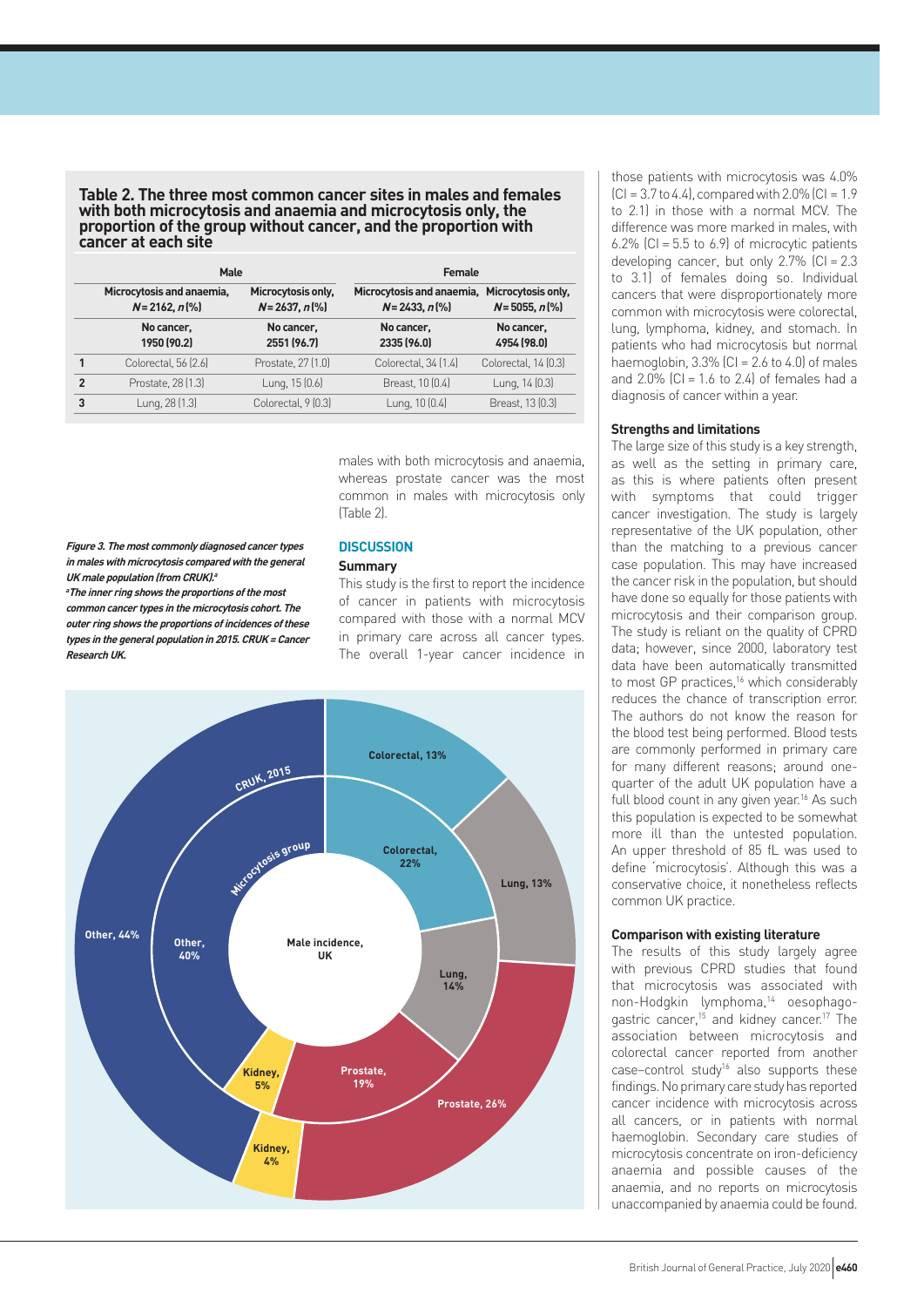#### **Implications for practice**

Although the risk of cancer with microcytosis is above the 3% figure that the National Institute for Health and Care Excellence recommends for urgent cancer investigation, GPs have in-house tests to help in this situation. This increased risk is made up of a small number of cancers, particularly colorectal (as shown in Figures 2 and 3). There seems to be no effect for some other cancers, for example, breast. For GPs, an MCV is only reported alongside the haemoglobin value. Anaemia accompanied by microcytosis strongly suggests iron deficiency, and therefore measurement of iron stores (which were too few in this study for reliable analysis) would be the usual next step. If iron deficiency is identified, its cause will be sought, which would generally involve testing for gastrointestinal blood loss. This diagnostic pathway does not remove the need to enquire about other symptoms suggestive of the malignancies

reported here, particularly lung cancer. Who this study affects, however, is patients with microcytosis but without anaemia. Some may be iron deficient, simplifying the investigation strategy. It seems sensible for all these patients to be also offered faecal immunochemical testing for hidden gastrointestinal blood loss, and a chest X-ray if respiratory symptoms suggest lung cancer is possible. In this way, the small number of patients whose microcytosis has been caused by cancer could receive a more timely diagnosis, without exposing the majority to unnecessary referral and invasive testing.

Patients in primary care with microcytosis may harbour cancer, with colorectal and lung cancers being the most probable. Most of the relevant initial investigations are available in primary care, allowing initial assessment of possible cancer to be performed rapidly.

#### **Funding**

This research arises from the CanTest Collaborative, which is funded by Cancer Research UK (ref: C8640/A23385). Funding was provided by the National Institute for Health Research (NIHR), through the NIHR Policy Research Unit in Cancer Awareness, Screening, and Early Diagnosis, and NIHR Programme Grants for Applied Research (Grant ref: RP-PG-0608-10045). The views expressed are those of the author(s) and not necessarily those of the NHS, the NIHR, the Department of Health and Social Care, other government departments, or arm's length bodies.

#### **Ethical approval**

Independent Scientific Advisory Committee — protocol 09-110.

#### **Provenance**

Freely submitted; externally peer reviewed.

# **Competing interests**

William Hamilton was clinical lead on the 2015 revision of the National Institute for Health and Care Excellence (NICE) guidance on investigation of suspected cancer. His contribution to this article is in a personal capacity, and does not represent the view of the Guideline Development Group, or of NICE itself. Rhian Hopkins, Sarah Bailey, and Elizabeth Shephard have declared no competing interests.

# **Discuss this article**

Contribute and read comments about this article: **bjgp.org/letters**